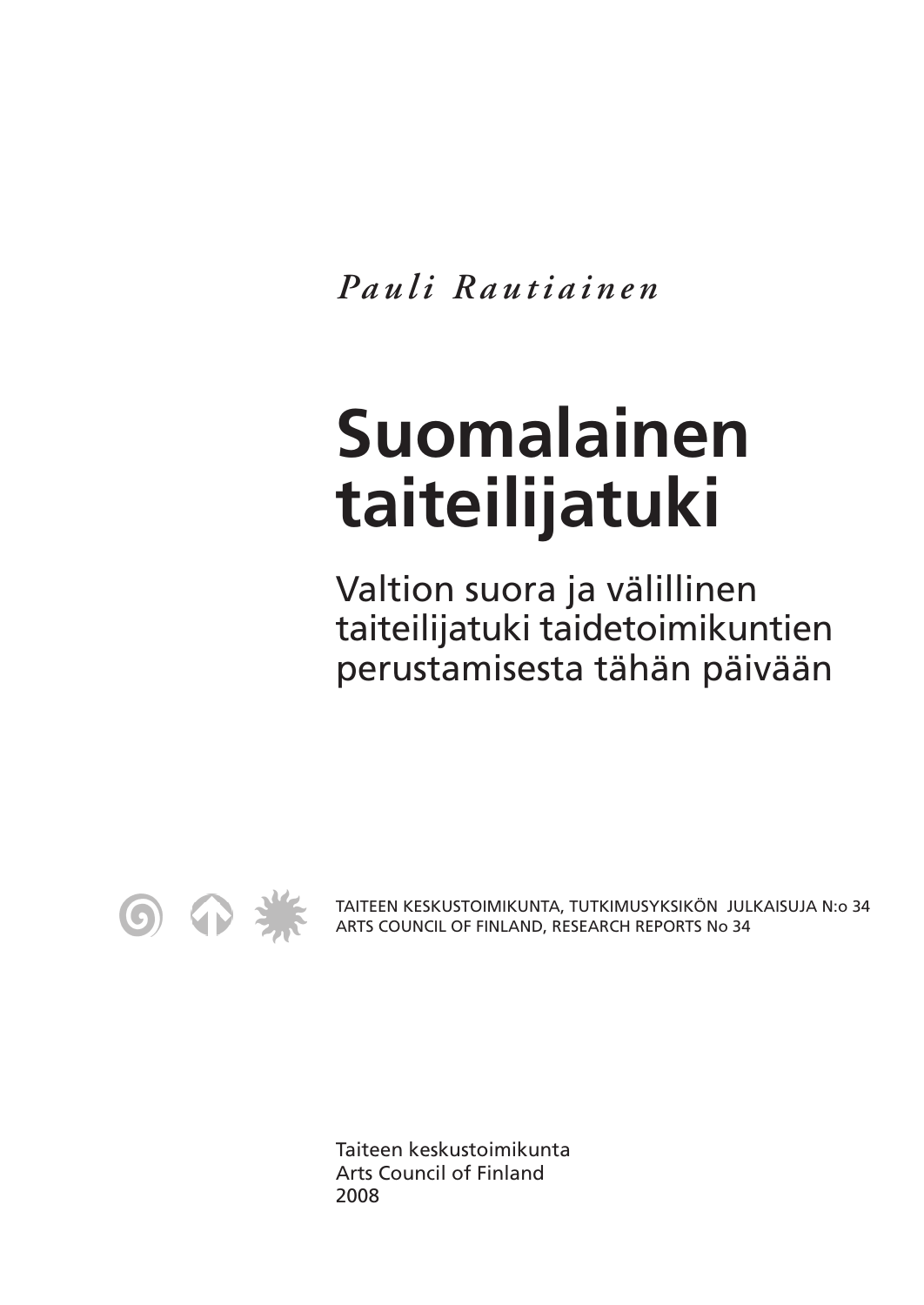© tekijä ja taiteen keskustoimikunta 2008

Kansi: Kari Piippo Taitto: Jussi Hirvi

ISBN 978-952-5253-70-2 ISSN 1796-6612

Lönnberg Print Helsinki 2008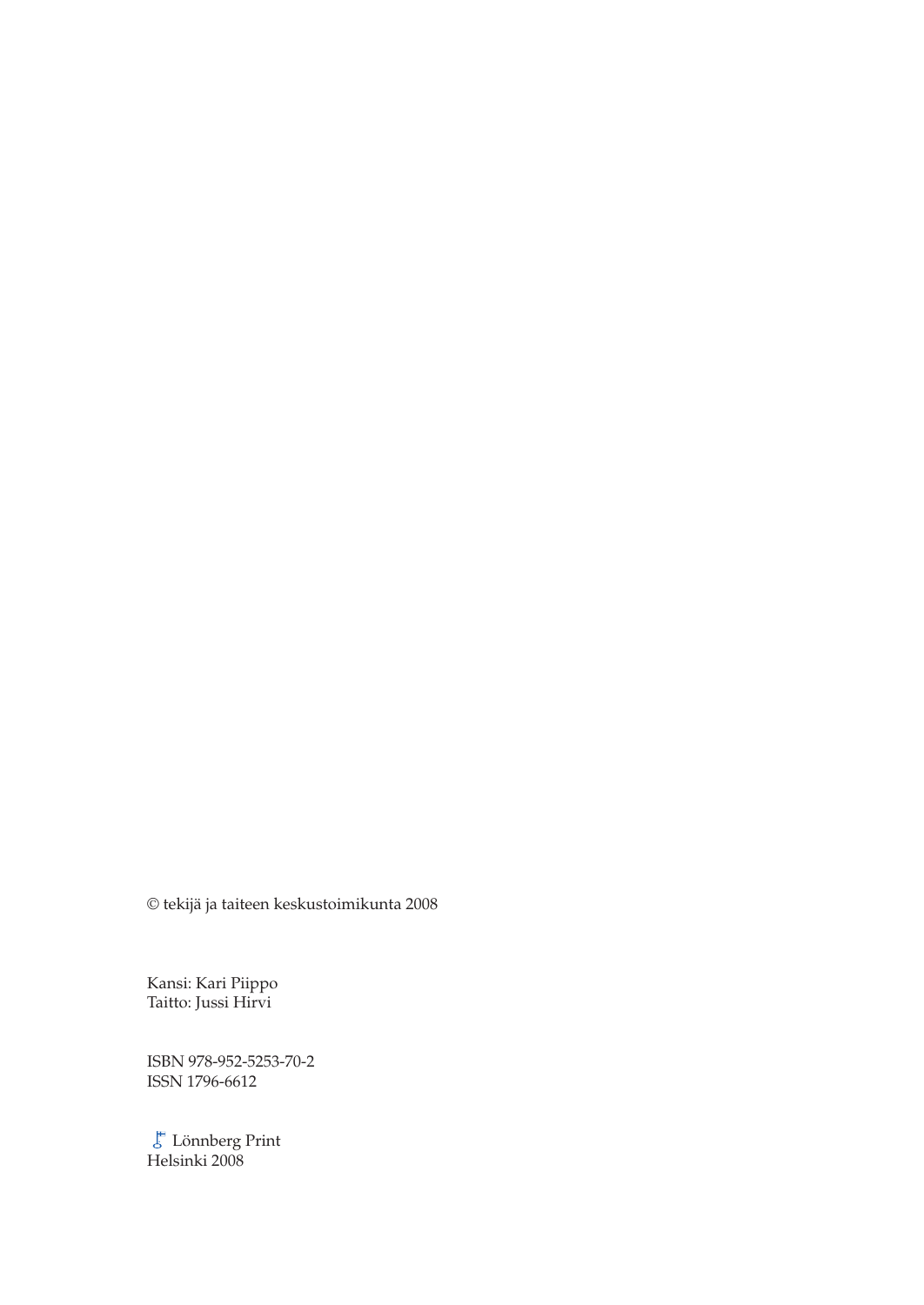Research Reports Publication no. 34 Arts Council of Finland Helsinki 2008

Pauli Rautiainen

## *State support for artists in Finland. Direct and indirect support from the late 1960s to the present*

English Summary

#### *Introduction*

In Finland, the roots of public support for artists go back some two hundred years. During the first decades of the 19th century support for artists was small in volume. Although the first grants (extraordinary lifelong pensions) were given in the 1830s, the patron state did not actually start to function until the 1860s. In its budget in 1864, the Finnish Senate (government of the Finnish grand duchy) earmarked the first appropriations for the promotion of the arts in Finland. This was to be the embryo of increasing public funding, which consisted of grants, prizes and pensions. At the same time the state also started to build up its own arts administration. Specially appointed prize-panels paved the way for the later system of governmental art boards. The boards for literature, music, the fine arts, drama and architecture were established in 1918.

In the early 1960s some influential decision-makers, including the President of Finland, Urho Kekkonen<sup>1</sup>, considered the old system of supporting artists too static and elitist. As a result, the planning of a new system was initiated. The principles of the present policy of promoting the arts and artists were formulated in 1965 by a government ad hoc committee called the State Arts Committee (Valtion taidekomitea). The report of the committee clearly articulated the objectives of modern arts policy – the arts policy of the welfare society:

<sup>1</sup> On December 1964 President Kekkonen announced at a meeting of the government that the old Academy of Finland which consisted the arts and the sciences would be disestablished.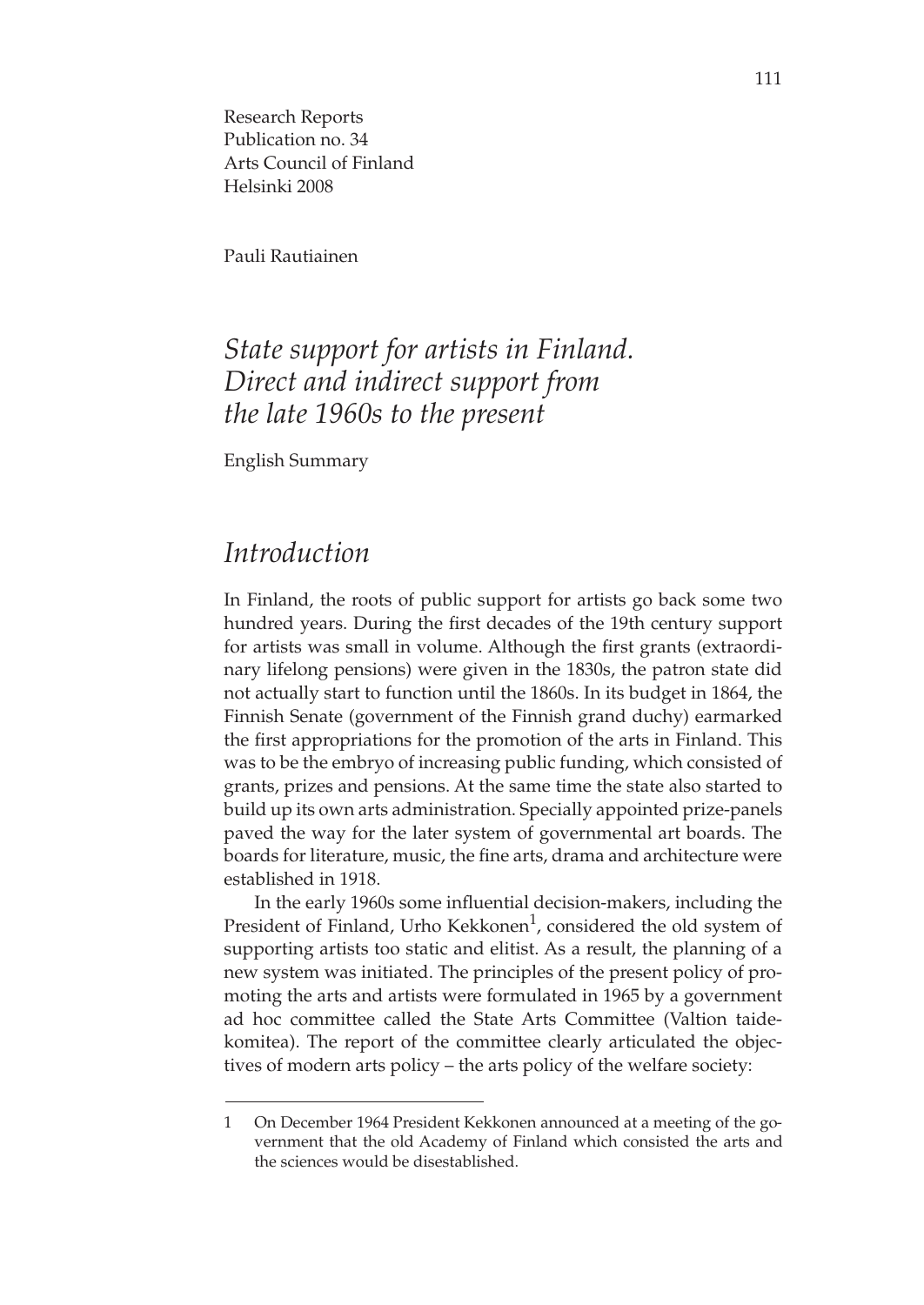The arts are an essential part of cultural life in modern society. They are a necessary and indispensable expression of the existence of a nation and thus privileged to a corresponding status and public support… To safeguard the position of the arts, the committee considers it necessary to resort not only to conventional support, but also to legislative measures which can best guarantee the position of the arts and favourable conditions for their development. Legislative norms should mainly pertain to the general administrative arrangements for the promotion of the arts, to government subsidies to the institutions and schools of art, and to grants system...The public decision-makers should examine their basic principles while planning the measures for the promotion of the arts. The committee considers it necessary to give up the present attitude of 'supporting' the arts and instead adopt the principle of 'promotion'. This implies that present passive 'supporting' attitude should be transformed into active 'promotion' of the independent arts.

The proposals of the committee were passed by Parliament in 1967 as the Promotion of the Arts Act (328/1967), which created the present system of arts councils. It created seven national art councils (national councils for theatre, literature, music, visual arts, architecture, camera arts and crafts & design<sup>2</sup>), eleven regional arts councils<sup>3</sup> and the central arts council, which co-ordinates the work of the art councils. The councils took the place of the previous art boards, which were abolished at the same time. The major task for those new arm's length bodies was to provide expertise in decision-making concerning financial support to artists. The new artists' grant system was adopted two years later when the parliament passed the Artists' Grant Act (734/ 1969). It established artist grants (working grants for periods of half a year to five years), five-year posts for artist professors (salaried post for pursuing one's own artistic work) and the system of project grants.

The Finnish model was one variant of the Nordic model of support to artists. The shift to the present policy of promoting the arts and artists in the 1960s was ideologically connected to the expanding Nordic welfare state in all of the Nordic countries. In these countries by the end of the 1960s, earlier administrative structures of distributing state support to artists were replaced with new administrative bodies and budget appropriations for the purpose of consolidating by legislation the types of grants and their distribution. The story of Finnish public support for artists is at the same time one part of the story of the Nordic model for supporting artists.

<sup>2</sup> In 1977 the council of camera arts was split into two – the councils for cinema and photographic art – and in 1983 the council for dance was split off from the council of theatre.

<sup>3</sup> At the beginning of 1998 the number of regional arts councils was raised from eleven to thirteen.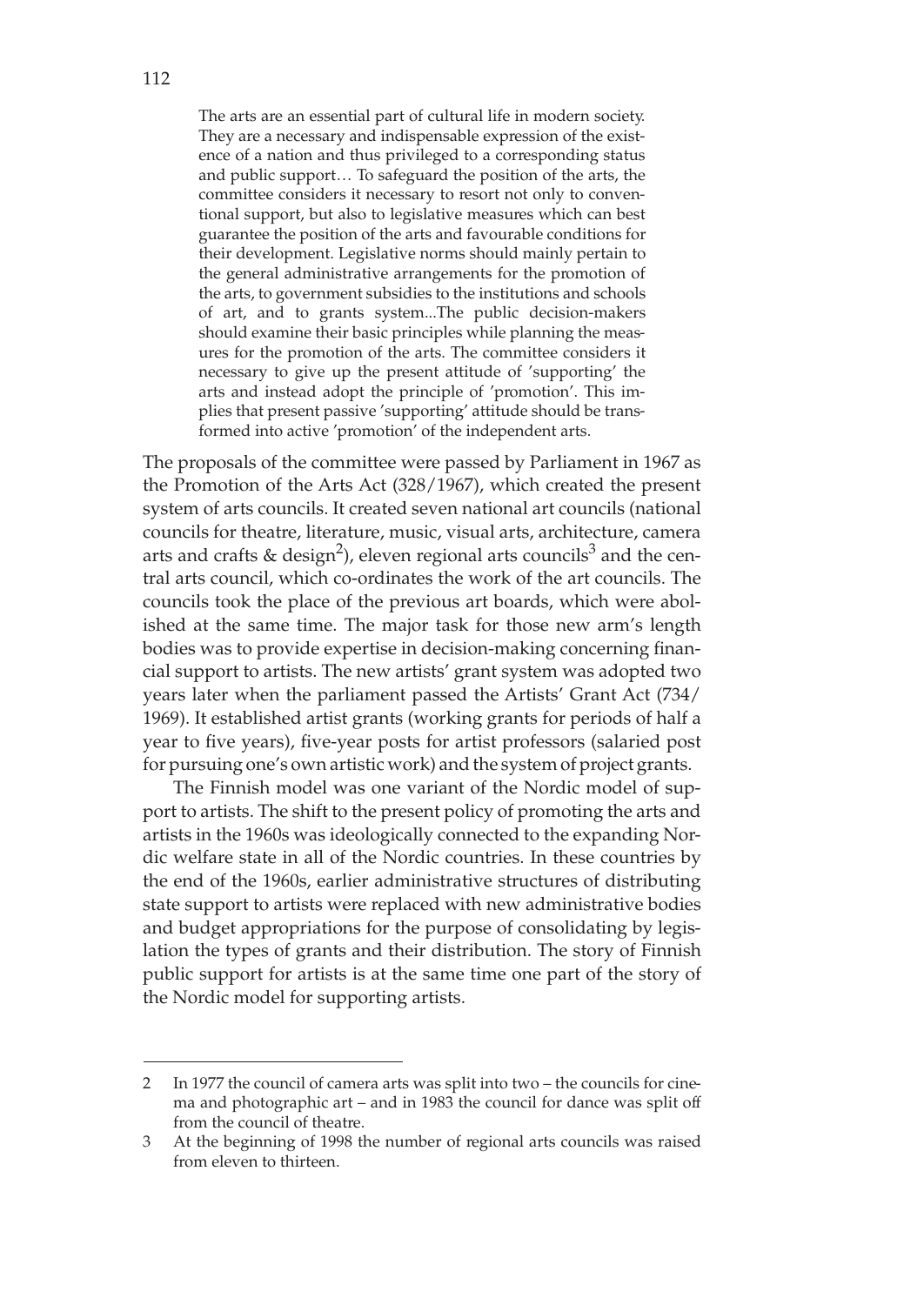#### *Aim and data*

The purpose of this study is to examine the development of state support for artists in Finland . The study period begins in the late 1960s when the Promotion of the Arts Act and the Artists' Grant Act were adopted, and continues up to the present. The study covers both direct and indirect support for artists. The empirical data used in the study has been obtained from the joint grant register of the Arts Council of Finland and the Ministry of Education (Harava-register), annual reports of the arts councils and various archives (mainly the State Archive and the archive of the Arts Council of Finland).

# *The state artist policy from the 1960s to the present*

The key principles of the present state artist policy were formulated in the 1960s and beginning of the '70s. A copyright law (404/1961) and separate legislation on public lending right compensations for writers and translators were enacted in 1961. Those acts and their travaux préparatoires can be seen as the starting point of the modern artist policy. The key concepts of the policy were mainly formulated by three governmental ad-hoc committees: the State Art Committee (1965), the Working Premise Committee for Arts and Science (1969) and the Committee on Cultural Activities (1974). They implemented the concepts of respect for the autonomy of the art world, promotion and improvement of the artists' working conditions, cultural democracy, democratization of culture and international cultural co-operation. The following decades have brought out several new concepts. Those concepts can be seen only as new ways of speaking about the issue and they have given little new content to the artist policy. (Figure 1.)

In the 1980s the artist policy stressed the importance of providing long-term support for those established artists who worked as independent artists without an employment contract, and focused on the artists' possibility of living on their own artistic work. The main documents from that time are the 1978 Government's Report to Parliament on Arts Policy (Hallituksen taidepoliittinen selonteko 1978) and the 1982 Government's Report to Parliament on Cultural Policy (Hallituksen kulttuuripoliittinen selonteko 1982). The cornerstone of the 1980's artist policy was the introduction of long-term (15-year) artist grants in 1982.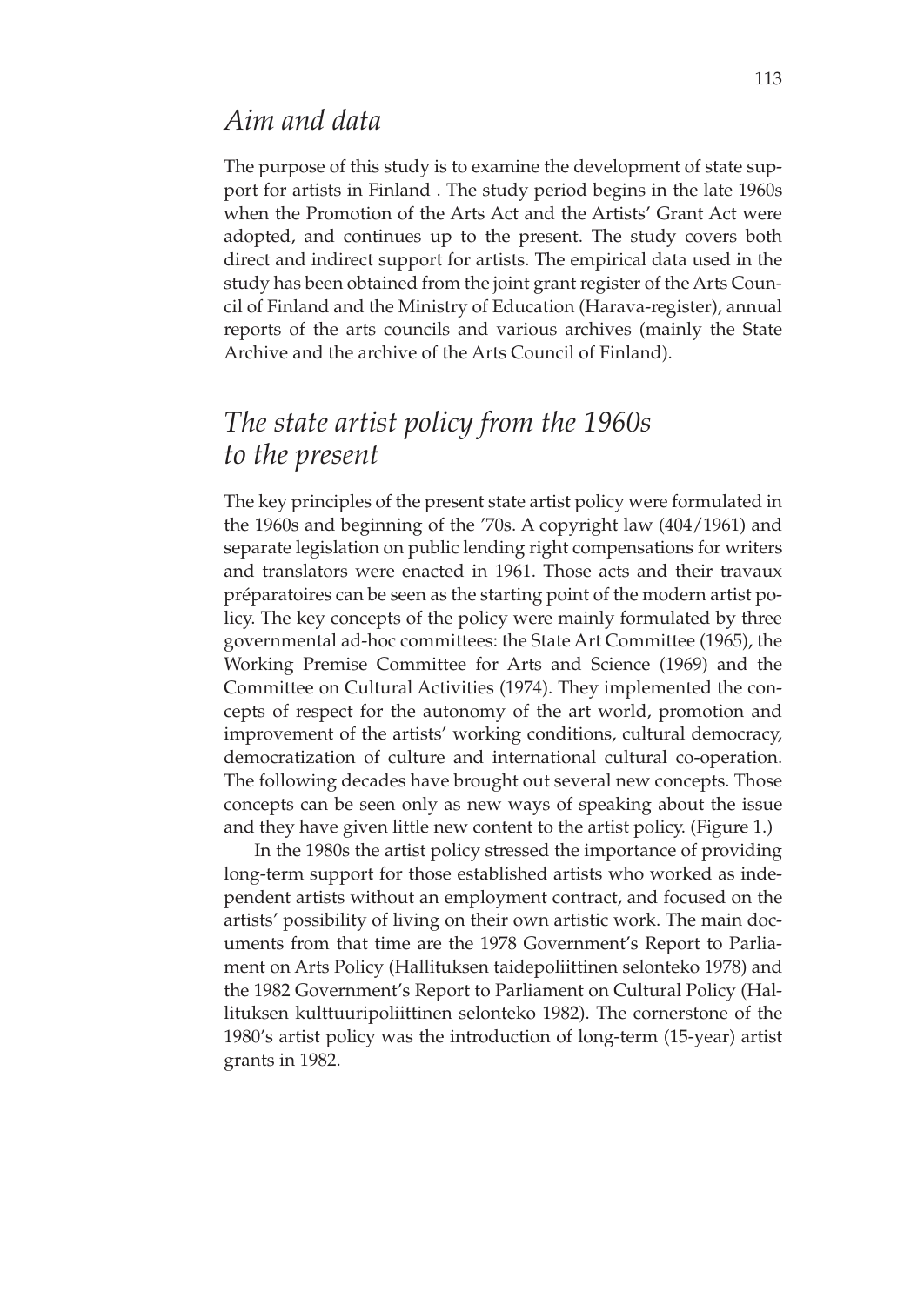114

*Figure 1. Key concepts of the government's artist policy from the 1970s to the present*



In Finland the early 1990s were a time of deep economic recession, and the 1990s also saw a period of evaluation and reorientation of the arts policy. The state municipality subsidy system (kuntien valtionosuusjärjestelmä) was reformed in 1992. In the field of cultural policy the government's and municipalities' joint responsibility to art institutions was the precept of that reform. The Kupoli Committee's report (Kupoli-komitean mietintö) in 1992 stated that public policy towards artists could not solely rest on grants. The questions of employment, copyright, taxation and social security were of major importance. The report was followed by the Government's Report to Parliament on Cultural Policy 1993 (Hallituksen kulttuuripoliittinen selonteko 1993) and two years later by the Council of Europe's national review report, Cultural Policy in Finland - Expert's Report. The reports called special attention to increasing the flexibility of the support system and criticised 15-year grants, which were abolished in 1995.

The late 1990s were a period of constitutional reform; the new constitution of Finland was adopted in 1999. Cultural rights were added to the constitution as constitutional rights. Rhetorics of cultural poli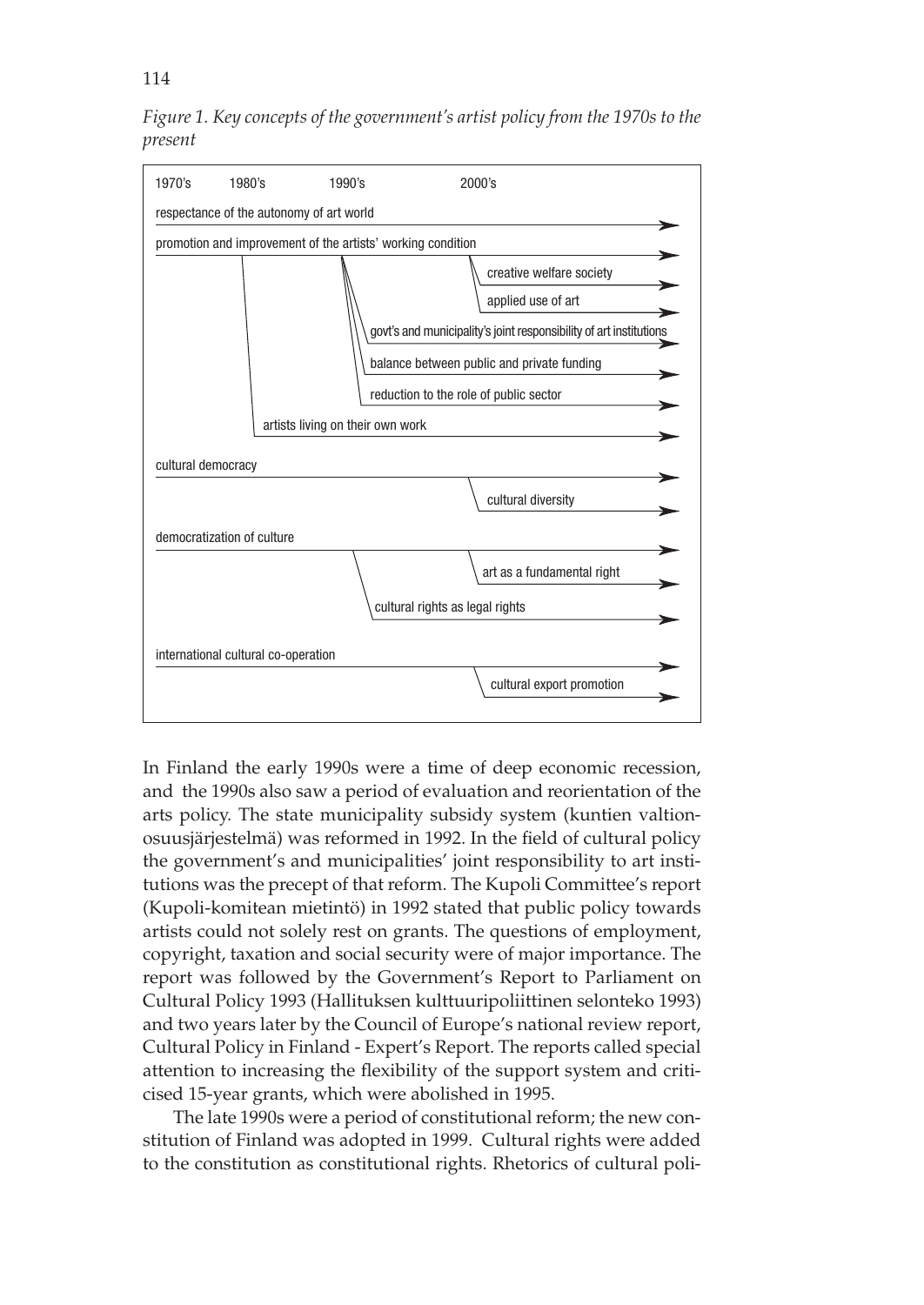tics started to be more legalized and the TAO-committee (TAO-työryhmä) stated in 2002 in its proposal for a government cultural policy program (Taide on mahdollisuuksia) that art is a fundamental right. The committee spoke also about the creative welfare society and the applied use of art.

Cultural export promotion and cultural diversity are the latest new concepts in the artists policy. In 2003 the Ministry of Education, the Ministry for Foreign Affairs, and the Ministry of Trade and Industry initiated a joint review of cultural exports. The report, "Staying Power to Finnish Cultural Exportation" by Hannele Koivunen came out in 2004, and the Proposal for Finland's Cultural Exports Promotion Programme in 2007. The concept of cultural diversity entered the artist policy via the implementation of theUNESCO convention to protect cultural diversity.

# *Direct support to artists as a part of support to the arts*

The Finnish model of support to the arts is built on three pillars: (1) direct support to artists (grants and prizes), (2) statutory state support to art institutions (subsidies) and (3) other state support to art groups (subsidies). The government has almost sole economic responsibility for the first and third pillars, but for the second pillar the government has joint economic responsibility with the municipalities (Figure 2).



*Figure 2. Three pillars of direct support to the arts*

In the different fields of art, direct public support is channelled to the individual artists via one or more of the previously mentioned pillars of the support system. For example, in the field of theatre or orchestra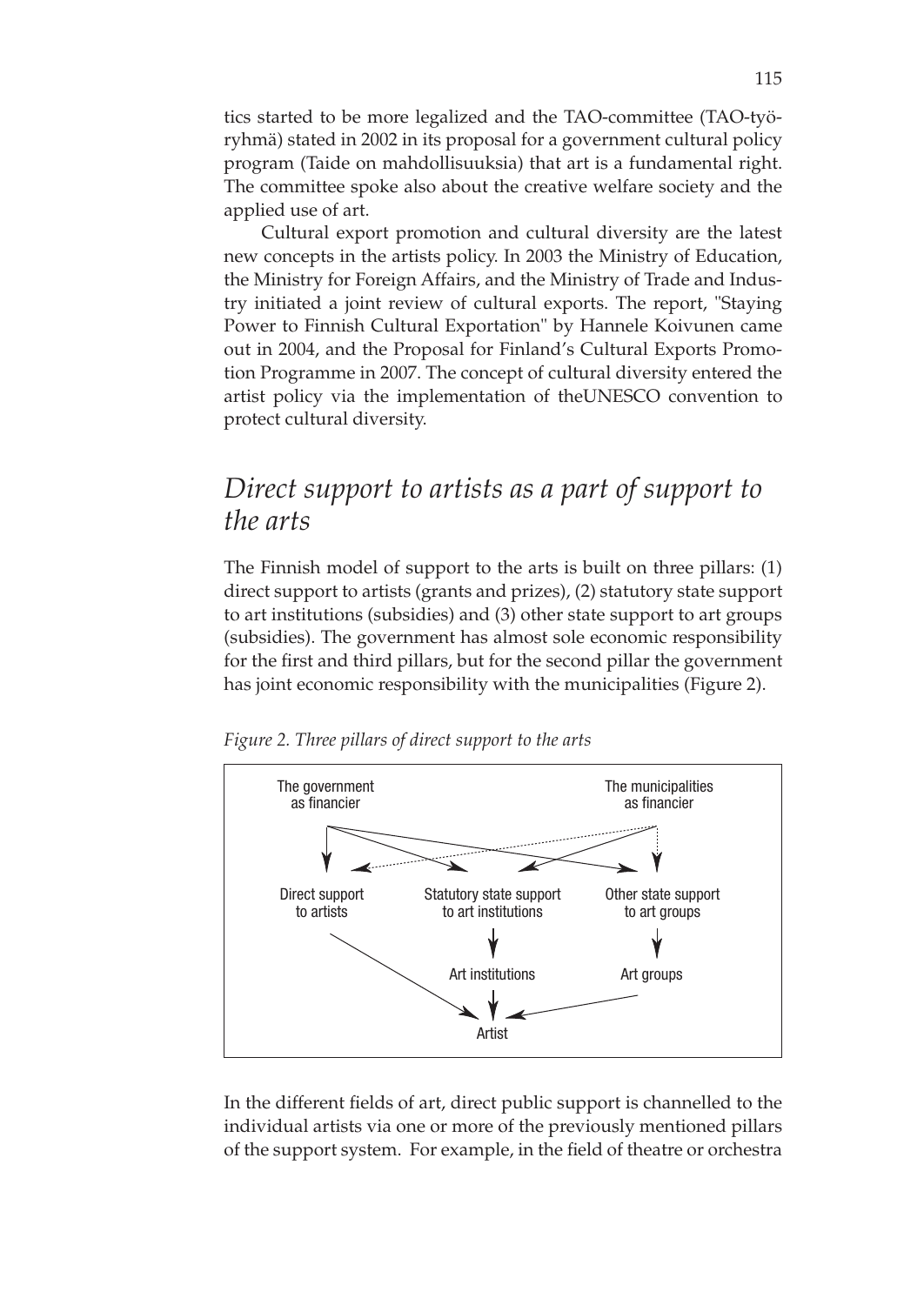music, artists receive a salary from the art institutions or groups belonging to the second and third pillar, and they can also get grants belonging to the first pillar. In the field of the free arts (especially visual arts and literature) public support comes almost totally from the first pillar.

Most of the direct public support is distributed through the statutory state support to art institutions (the second pillar). In 2004 about 130 million euros were used for statutory state support for theatres and orchestras. About one third of the funding came from the municipalities and two thirds from the government. More than two thirds of the funding was used for salaries, and since most of the staff are artists, more than 50 million euros (a rough guess) of the second pillar's support was actually distributed to individual artists as salary.

Other state support to art groups (the third pillar) includes the production support to the Finnish Film Foundation (11.2 million  $\epsilon$  in 2004), support to the National Opera (33.4 million  $\epsilon$  in 2004) and support to the National Theatre (8.6 million  $\epsilon$  in 2004) and several types of group support distributed by the art councils (3.6 million  $\epsilon$  in 2004). A major part of the support for these institutions and groups is also used for salaries to the artistic staff.

Direct support to individual artists (the first pillar) is much smaller in volume than the other two pillars. It consists of different kinds of grants and prizes, which are distributed by the art councils for artistic work or art projects. In 2004 the art councils distributed 19 million euros. The study of direct support to artists does not therefore give the whole picture of state support. It is also worth remembering that the direct support to individual artists has a different function in the different fields of art. It can be one of the primary income sources or it can play a supplementary role.

### *Direct public support for individual artists*

When the State Art Committee started its work in 1962 the state used 1.2 million euros (in terms of the value of money in 2006) for the direct support for individual artists. In 1971, when the new support schemes became active, the sum was 5.76 million euros (in 2006 money) and in 2006 it was already 20.24 million euros (Table 1).

The general objectives of the prevailing measures of state support for individual artists are based on the Artists' Grants Act. It regulates the schemes of artist professorships, working grants and project grants. Public lending right grants for writers & translators and public display grants for visual arts have their own acts. Other supports schemes do not have their own statutory regulation. Besides statutory regulation, the allocation of support is regulated by the state budget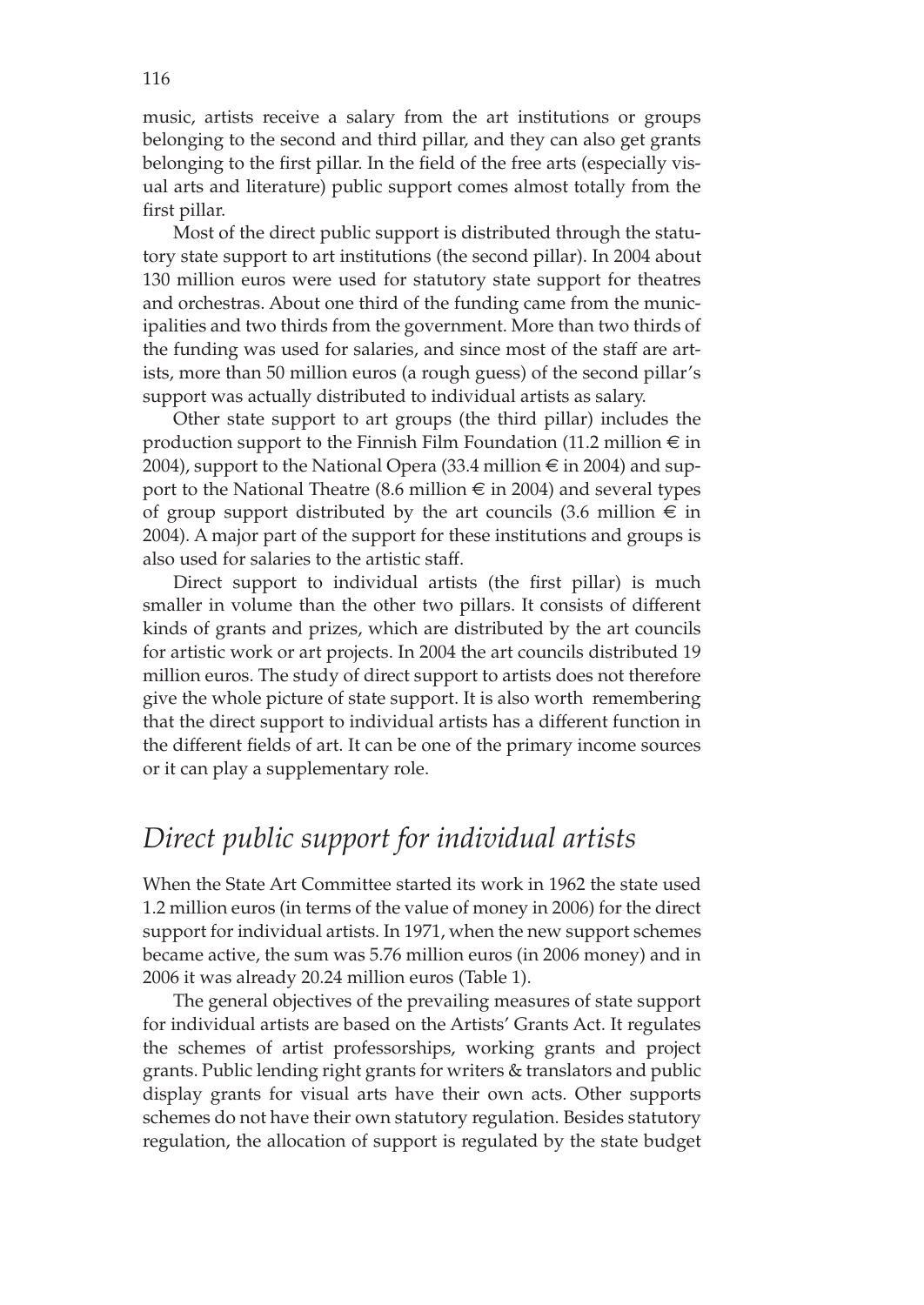and by a more detailed list of discretionary outlays proposed by the arts councils and approved by the Ministry of Education.

|                                                                          | 1971    | 1981                 | 1991    | 2001                 | 2006    |
|--------------------------------------------------------------------------|---------|----------------------|---------|----------------------|---------|
|                                                                          | million | million              | million | million              | million |
|                                                                          | €       | €                    | €       | €                    | €       |
| Support for artistic work (without regional art<br>councils' support)    | 4.18    | 7.22                 | 10.33   | 10.88                | 11.89   |
| Working grants                                                           | 2.94    | 3.11                 | 6.07    | 6.95                 | 7.44    |
| Artist professorships                                                    | 0.31    | 0.34                 | 0.40    | 0.46                 | 0.48    |
| State prizes                                                             | 0.21    | 0.15                 | 0.19    | 0.37                 | 0.38    |
| Public lending right grants for writers and trans-<br>lators             | 0.73    | 3.62                 | 3.67    | 2.15                 | 2.58    |
| Public lending right grants for illustrators                             |         |                      |         |                      | 0.05    |
| Public lending right grants for musicians                                |         |                      |         | 0.09                 | 0.12    |
| Public display grants for visual artists                                 |         |                      |         | 0.87                 | 0.84    |
| Support for artistic projects (wthout regional art<br>councils' support) | 0.66    | 1.16                 | 2.06    | 2.98                 | 4.35    |
| Project grants                                                           | 0.64    | 0.59                 | 0.69    | 0.69                 | 0.75    |
| Drama literature (premiere performances)                                 |         | 0.19                 | 0.21    | 0.12                 | 0.24    |
| Travel grants                                                            |         |                      |         | 0.18                 | 0.31    |
| Artist in residence scheme                                               |         |                      |         | 0.16                 | 0.24    |
| Film culture                                                             |         |                      | 0.31    | 0.18                 | 0.25    |
| Ateliers and workshops for visual artists                                |         | $\ddot{\phantom{0}}$ |         | $\ddot{\phantom{a}}$ | 0.07    |
| Visual artists' publications                                             |         |                      |         | $\ddot{\phantom{a}}$ | 0.10    |
| Exhibitions of visual arts                                               |         | 0.33                 | 0.38    | 0.41                 | 0.54    |
| Children's culture                                                       |         | 0.04                 | 0.13    | 0.35                 | 0.48    |
| Short-term theatre projects                                              | 0.01    | 0.02                 | 0.17    | 0.16                 | 0.18    |
| Media. circus and multidisiclipnary projects                             |         |                      |         | 0.18                 | 0.29    |
| Policy programme for design                                              |         |                      |         | 0.02                 | 0.08    |
| Design projects                                                          |         |                      | 0.08    | 0.14                 | 0.20    |
| Policy programme for architechture                                       |         |                      |         | 0.09                 | 0.24    |
| Dance culture                                                            |         |                      |         | 0.04                 | 0.04    |
| Dance productions                                                        |         |                      | 0.04    | 0.16                 | 0.17    |
| Production of photographic art                                           |         |                      |         | 0.05                 | 0.10    |
| Publications of photographic art                                         |         |                      | 0.04    | 0.05                 | 0.07    |
| Regional art councils' support (grants & regional<br>artists)            | 0.92    | 3.85                 | 4.93    | 4.34                 | 4.00    |
| TOTAL                                                                    | 5.76    | 12.23                | 17.31   | 18.20                | 20.24   |

*Table 1. Direct public support for individual artists in 1971, 1981, 1991, 2001 and 2006 in terms of 2006 value of money.*

The sums are converted into the 2006 value of money according to the cost-of-living index (elinkustannusindeksi).

. = the grant type was non-existing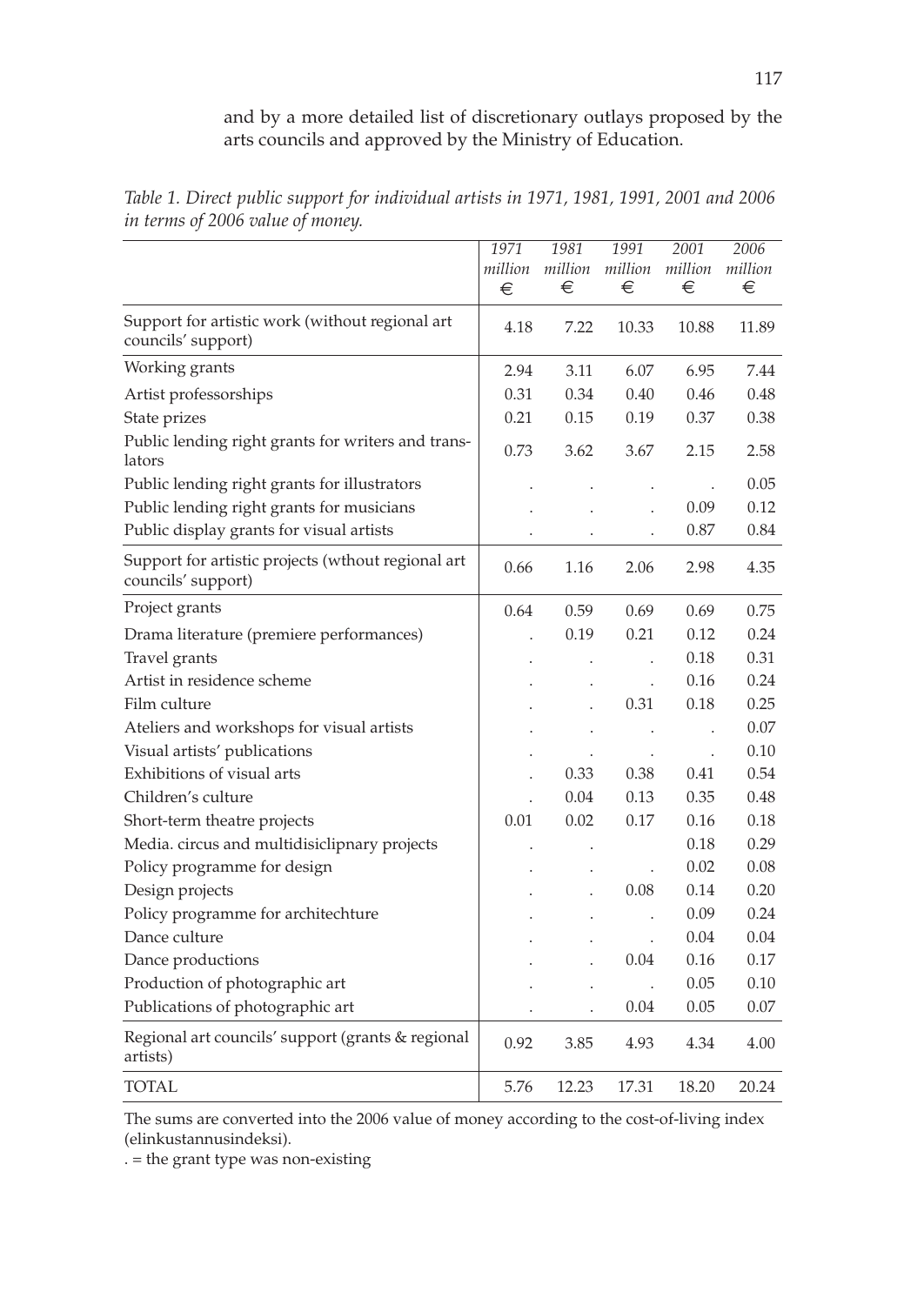Direct public support can be categorized into three categories: (1) support for artistic work, (2) support for artistic projects and (3) support of regional arts councils. Support for artistic work consists of those support schemes which aim to secure the financial conditions for an artist's artistic work without any instrumental objectives. The support for artistic projects consists of those support schemes which are granted to individuals or working groups for specific projects or to cover specific costs. Part of that support is connected to the implementation of special art policy programmes, and in general, support for artistic projects can be seen as having more instrumental aims than support for artistic work.

Support for artistic work includes four support schemes: working grants, artist professorships, state prizes and public lending & display right grants. The working grants are granted to support artistic work for a period ranging from half a year to five years<sup>4</sup>. They are the most important form of support for active artists. About 500 artists receive this form of support<sup>5</sup>. Artist professorships are in principle similar to the artist grants since the primary duty of a professor is to practice his or her own artistic work. One or two artist professors in the field of each national art council are appointed usually for a term of five years. State prizes are awarded to artists according to the artistic merit of the work done. In 1993 the system of state prizes was altered by the Ministry of Education. The number or recipients was reduced and the granted sums were increased. The scheme of public lending right grants for writers and translators was established in 1961. The amount of appropriation is calculated annually as a proportion (10 %) of the expenditure of public libraries on book purchases. The appropriation is distributed by an expert-board as grants on application without reference to whether the works of the applicant are available in libraries. The public lending right system was amended in the late 1990s and early 2000s when the public lending rights for musicians, public lending right for illustrators and public display grant for visual artists were established.

The support for artistic projects was originally granted by project grants – a special grant type established in 1970 by the Artists' Grants Act. They are granted to individuals or working groups for a specific project or to cover specific costs incurred from artistic work, performances, exhibitions etc. From the 1980s, and especially from the late

<sup>4</sup> Between 1982 and 1995 the working grant system also included 15-year grants to 'full-time artists accomplished in their field'. In total 141 artists received support via this scheme.

<sup>5</sup> Working grants are granted art-form specifically by the national arts councils. From the year 2000 the Central Arts Council has allocated the quotas of working grants for each national art council; before that the quotas were enforced by law.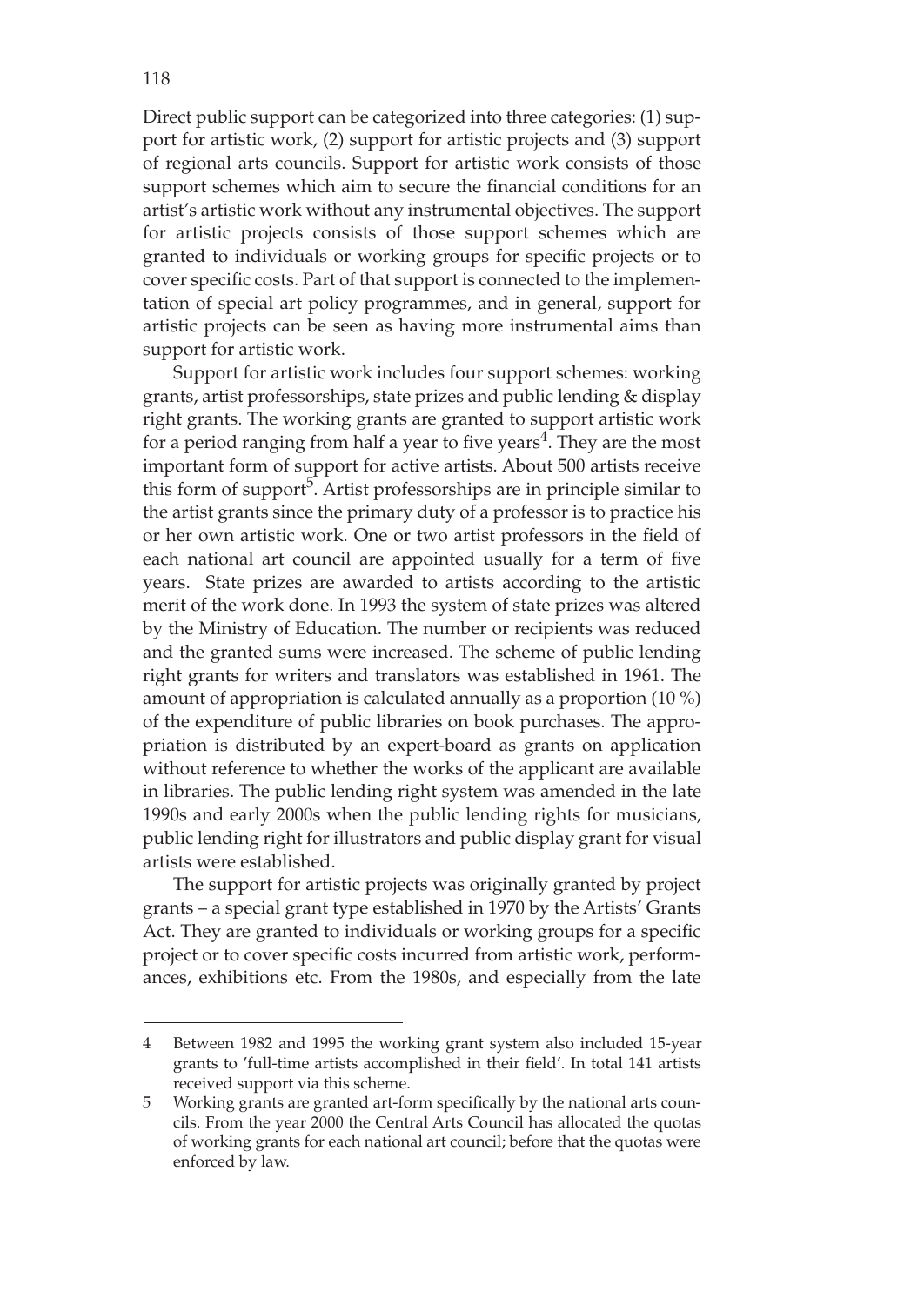1990s, a large number of additional special project grant schemes have been introduced: travel grants, quality grants, exhibition grants, grants for experimental projects.

Regional arts councils award grants to artists in their own province. They also maintain the system of regional artists created in 1972. The annual number of regional artists has been around 45.

The relative shares of each form of art have remained about the same from 1971, when the new support system came into effect, to the present day. Visual arts and literature receive the largest share, though literature's share has been reduced from 34 % in 1971 to 24 % in 2006. The decrease has resulted from the decrease in the volume of public lending right grants for writers and translators owing to the reduction of libraries' expenditures on book purchases<sup>6</sup>. The amount of support under the category 'other'<sup>7</sup> has grown fastest during the past forty years and the growth has been especially fast during the last decade. In 1971 only 1 % of the total support went to the 'other' category, but by 2006, 9 % was listed there. It is interesting to note that although the category 'other' does not have its own art council it gets more support than the categories of architecture, cinema, dance, photography and design. Does that indicate a challenge to the ideology of art-form related peer review practised by the arts councils? (Table 2.)

| Field of art                                               | 1971<br>$(5.76 \text{ million} \in)$ | 2006<br>$(20.24 \text{ million} \in)$ |
|------------------------------------------------------------|--------------------------------------|---------------------------------------|
| Literature                                                 | $34\%$                               | $24\%$                                |
| Visual art                                                 | $21\%$                               | $23\%$                                |
| Music                                                      | $16\%$                               | $10\%$                                |
| Theatre                                                    | $11\%$                               | $10\%$                                |
| Architecture                                               | $5\%$                                | $3\%$                                 |
| Cinema                                                     | $4\%$                                | $4\%$                                 |
| Design                                                     | $4\%$                                | $7\%$                                 |
| Dance                                                      | $2\%$                                | $5\%$                                 |
| Photography                                                | $2\%$                                | $5\%$                                 |
| Other (critics, circus, media,<br>children's culture etc.) | $1\%$                                | $9\%$                                 |
| TOTAL                                                      | 100 %                                | $100\%$                               |

*Table 2. Direct support for artists according to forms of art in 1971 and 2006*

The sums are converted into the 2006 value of money according to the cost-ofliving index (elinkustannusindeksi).

6 The number of the public lending right grants to writers and translators is calculated each year as 10 % of the sum used for book purchases by public libraries.

7 The category 'other' includes those fields of art which do not have their own arts council (ie. circus art and media art) and multidisciplinary art.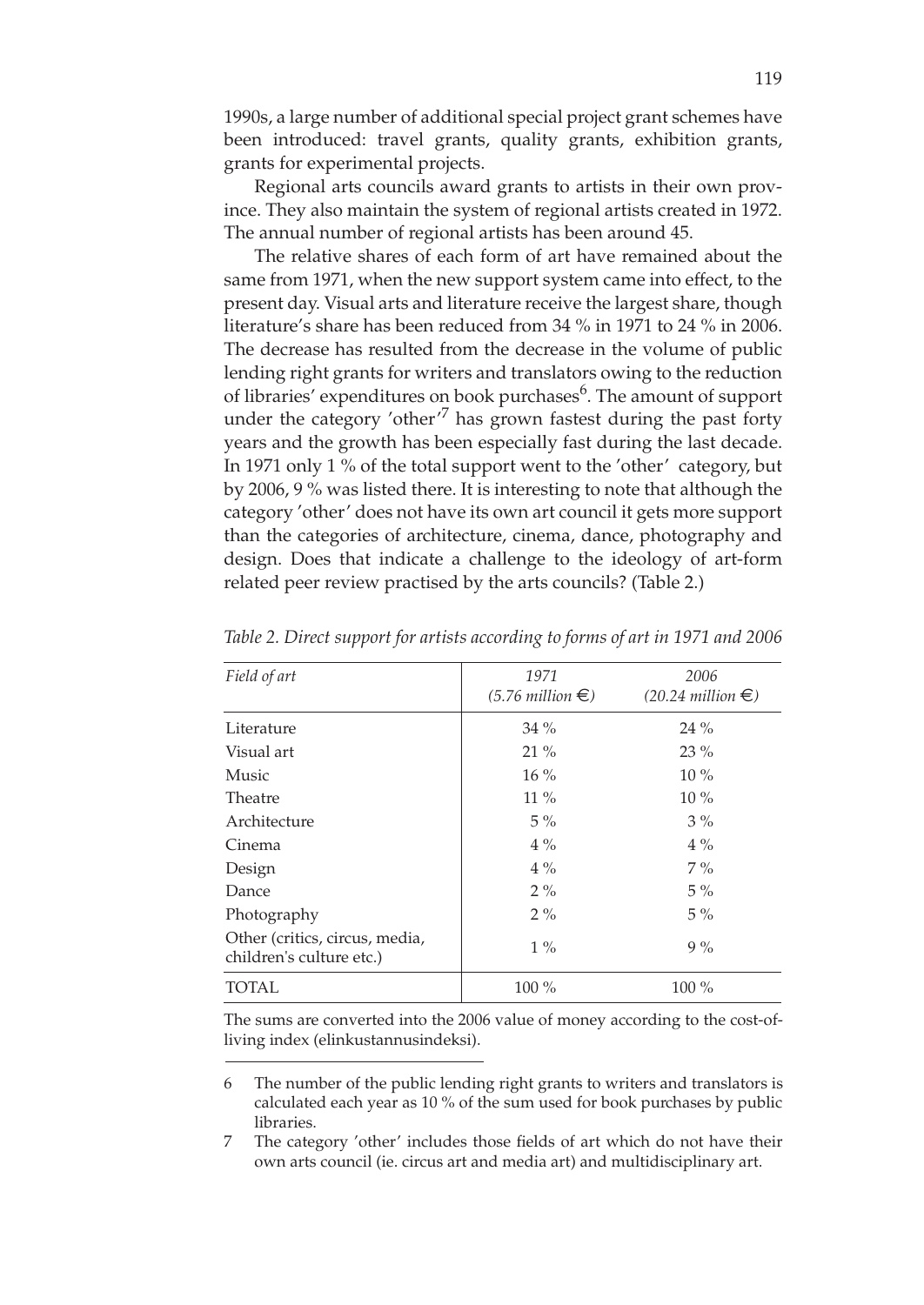The volume of state support for artists grows quite linearly from the early 1960s to the early 1990s when Finland faced a severe economic recession. The recession paralyzed growth, which did not return after the recession to its original path. During the 1990s the growth of state support was only slightly faster than the growth of the cost-of-living. At the same time during the 1990s foundations' support to artists increased rapidly. In the early 1990s state support and foundation support together amounted to slightly over 20 million euros in the 2006 value of money, and about one sixth of this came from foundations. In the middle of the first decade of the 2000s state support and foundation support together made up slightly over 30 million euros in the 2006 value of money and about one third of this came from foundations. This shows that the role of the foundations has changed. Does it mean that the state should re-think its own position on the system of the promotion of the arts?

*Figure 3. State support for artists and foundation support for artists in million euros (in the 2006 value of money).*



The sums are converted into the 2006 value of money according to the cost-ofliving index (elinkustannusindeksi).

### *Indirect public support for individual artists*

Indirect public support consists of various legislative schemes the goal of which is to support individual artists. The schemes are mainly connected to the social security system, tax system and copyright system. Also, the government's art purchases and art education can be seen as forms of indirect public support.

The present Finnish copyright law (404/1961) was enacted in 1961. It rests on the Nordic tradition of author's right and contract licensing via copyright organisations (ie. Kopiosto, Teosto and Kuvasto) which entails that the work under protection can be used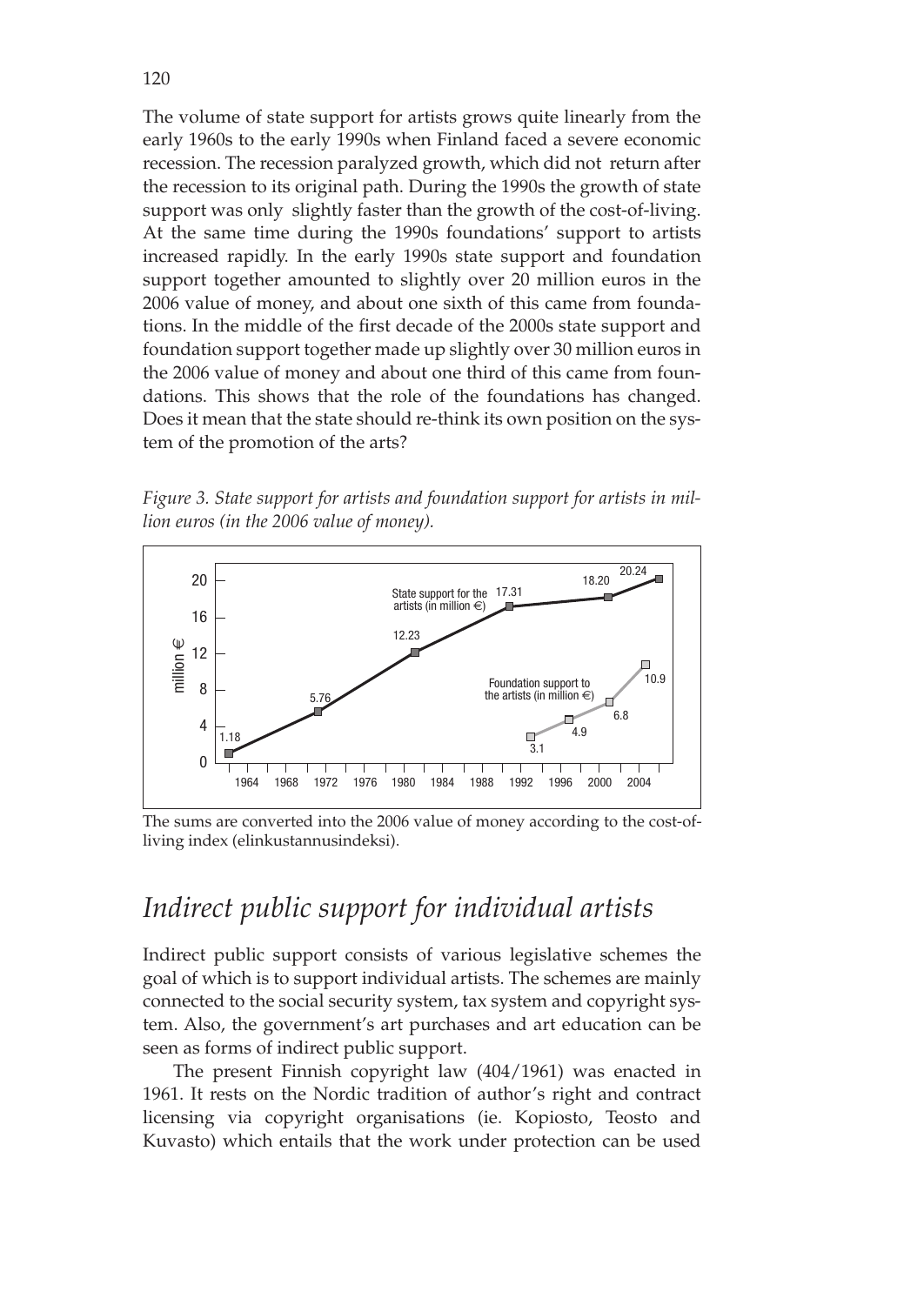without permission from the author as long as copyright holders are properly remunerated. Since then the copyright system has been amended many times and several new copyright related support forms have been introduced: for example, droit de suite, blank cassette levy and public lending compensation. In the case of copyright and neighbouring rights there are substantially larger variations between the positions of different art fields – and even between the artists within one field – than there are in the system of direct public support. Very few artists receive copyright royalties that have economic significance.

The Finnish social security system is largely based on statutory payments remitted by employers and the amount allotted to the recipients depends on their level of taxable income. Except for the system of extraordinary artist pensions (for about 40 artists per year) there are no special arrangements for artists as such. The problems concerning artists' (especially grant recipients') social security has repeatedly been on the agenda when the objectives for artist policy have been formulated in official documents. Several ad-hoc committees appointed by the different ministries have made their proposals for the development of the pension, unemployment and sickness-insurance systems. At the moment the government is drafting a bill concerning the issue. It is estimated that the bill will be given to the Parliament this year.

In general, the tax system for artists is the same as for other taxpayers although the system has some special arrangements concerning the arts and artists. The VAT directive (2006/112/EY) approves the use of reduced VAT rates for cultural political reasons. In Finland the VAT rates for cultural events, book sales and certain types of art sales is reduced (usually to 8%). Grants for artistic activity are according to the Income tax law (1535/1992) non-taxable income up to an amount equal to the annual sum of a state working grant lasting one year. This tax exemption concerns both public and private grants. The main problems of artists' income taxation concern the concept of source of income and the deficiency of options available for income equalization.

#### *Conclusions*

In the late 1960s, the implementation of the Nordic welfare state in the field of cultural politics established a legislated support system for artists, including the system of arts councils for its administration. The system has been very stable during the past forty years. Though several new support schemes have been introduced, the ones formulated by the State Art Committee in 1965 still constitute the core as measured in economic terms or in terms of prestige. The policy of support for artists generally gives the impression of a citadel protected